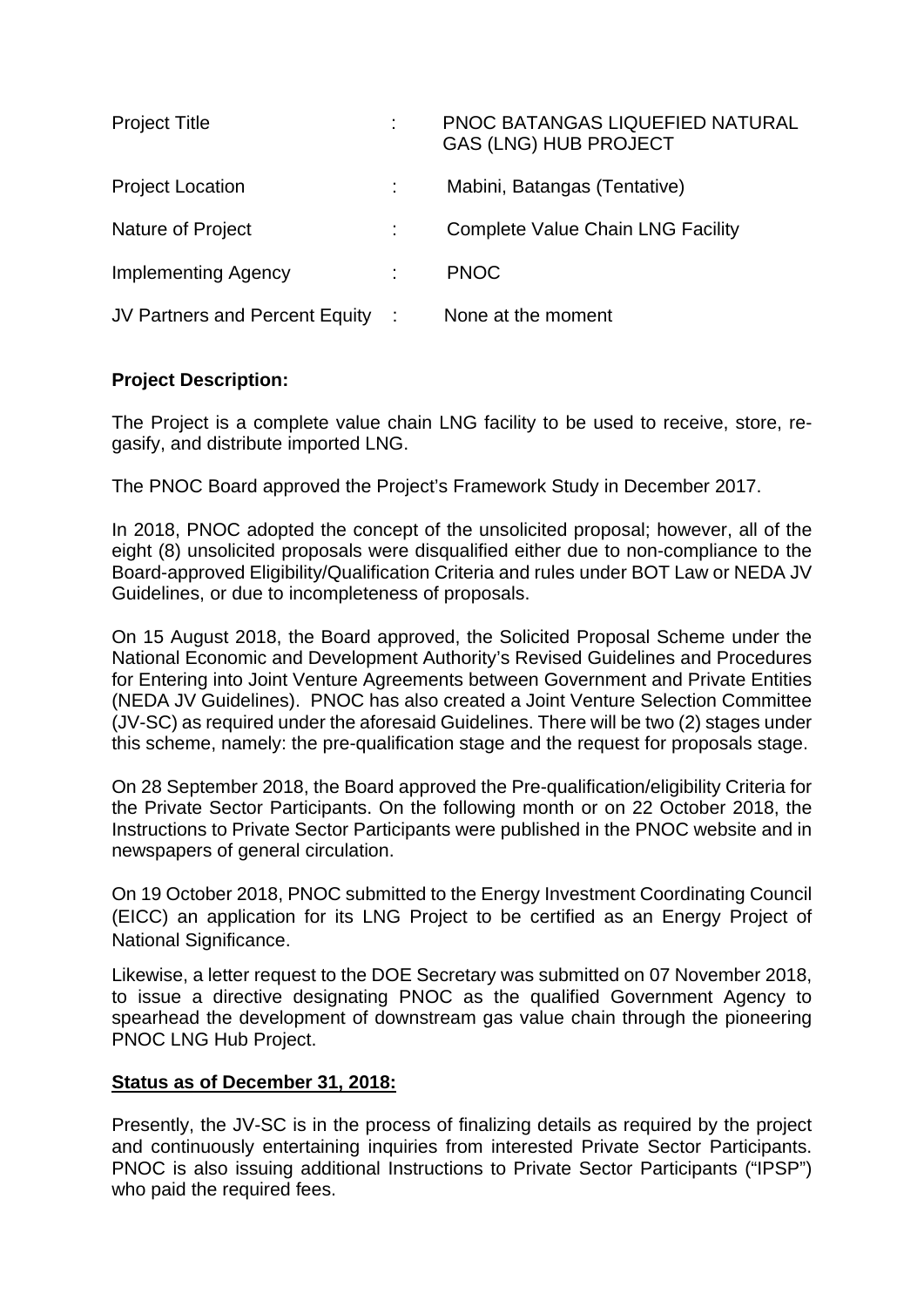| Project Title                  |                      | <b>MONETIZATION OF PNOC BANKED GAS</b>  |
|--------------------------------|----------------------|-----------------------------------------|
| <b>Project Location</b>        |                      |                                         |
| Nature of Project              |                      | Sale of the Remaining Banked Gas Volume |
| <b>Implementing Agency</b>     |                      | <b>PNOC</b>                             |
| JV Partners and Percent Equity | $\ddot{\phantom{a}}$ | None at the moment                      |

#### **Project Description:**

Banked gas is the accumulated unused gas by the Ilijan Power Plant (owned by Napocor/PSALM), which has an existing Gas Sale and Purchase Agreement (GSPA) with the SC38 consortium that is subjected to a take‐or‐pay (TOP) provision. Under TOP, a fixed quantity of gas is being paid for by the power plant every year, whether they use the gas or not. The Department of Energy (DOE) is subrogated to all the rights and entitlements of the banked gas. In September 2009, PNOC purchased from the DOE all the rights, benefits and entitlements of the banked gas worth 108.6 Petajoules.

#### **Project Status as December 31, 2018:**

Currently, the total volume of the PNOC banked gas is equivalent to 97.67 PJ since it was able to sell 4.61 PJ to PSALM in 2013 and another portion, equivalent to 6.324 PJ was sold to Pilipinas Shell Corporation (PSPC) in 2014. PNOC is currently selling the remaining 97.67 PJ of banked gas.

With its continuing efforts in exhausting all possible ways to monetize its banked gas, in April 2018, the Banked Disposal Committee was activated by PNOC, pursuant to the Guidelines on the sale of Banked Gas issued by the DOE. The task of the Banked Gas Disposal Committee is to assist the PNOC Board in complying with the provisions of the Guidelines and in the preparation of the Terms of Reference for the sale.

On 22 June 2018, PNOC published in the leading newspapers and on the PNOC website an invitation to all interested parties to buy the PNOC Banked Gas. Simultaneous with the publication of sale, invitation letters were sent out to potential off‐takers. The PNOC Banked Gas Disposal Committee has evaluated the offers received from this invitation. However, offers received were non‐compliant with the guidelines/procedures set for the purpose, e.g. the reserved price and/or other required parameters were not met.

On August 3, 2018, the PNOC Board directed PNOC management to exhaust all possible actions to generate further interest, and get the best offers for the sale of Banked Gas. With this, PNOC re‐published the sale of Banked Gas on August 8, 2018 but no offers were received.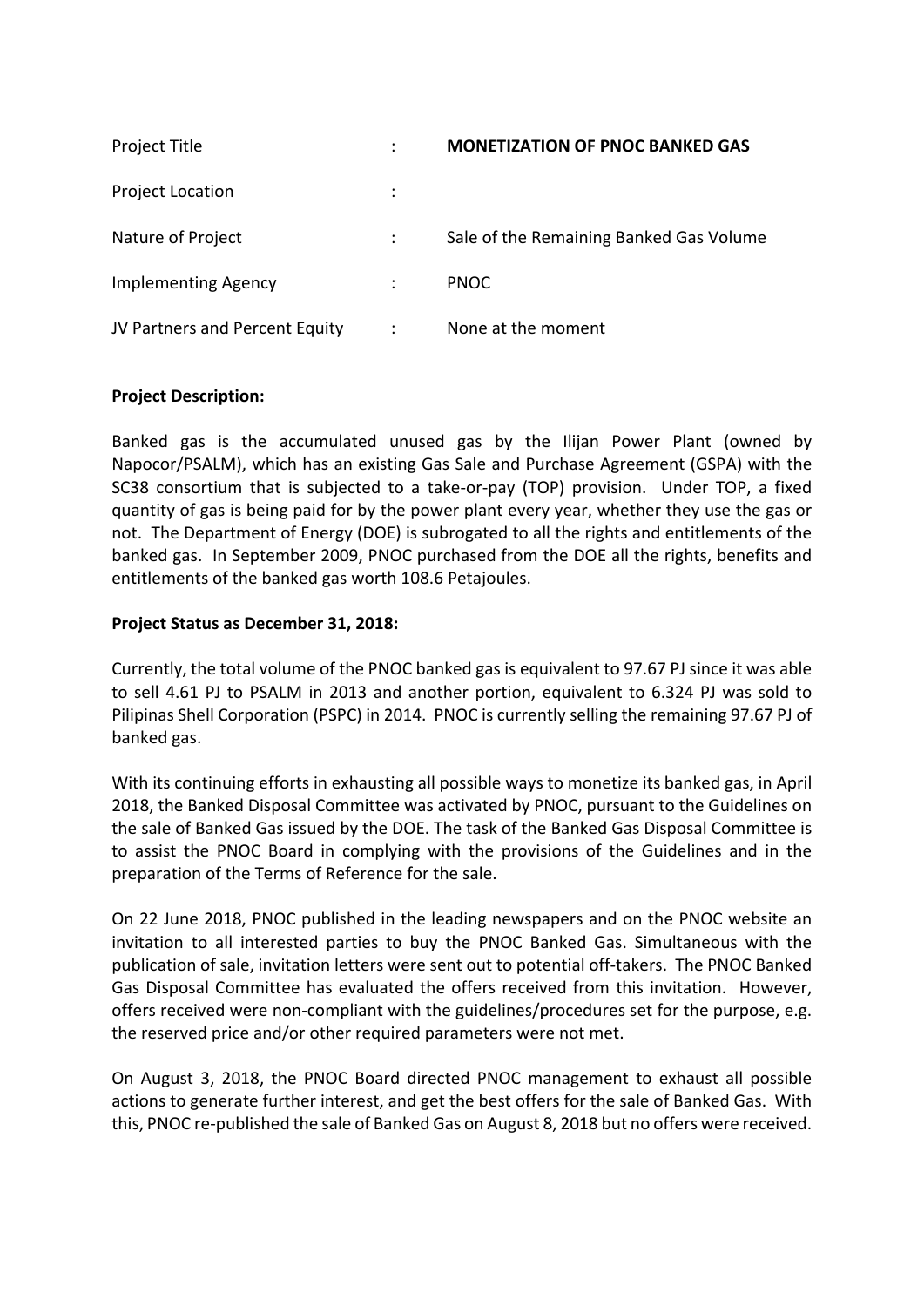Having two unsuccessful invitations, and with a PNOC Board Resolution authorizing the Management to negotiate, without making any commitment as to the price at which the banked gas can be disposed of, PNOC is now keen to enter into comprehensive discussions and/or negotiation to whoever is interested to buy the Banked Gas. The terms and conditions of the negotiation must be advantageousto the government and must be similar to the terms set by the SC 38 consortium, which have to be agreed upon by both PNOC and the interested buyer. The selling price is subject to the approval of the PNOC Board of Directors.